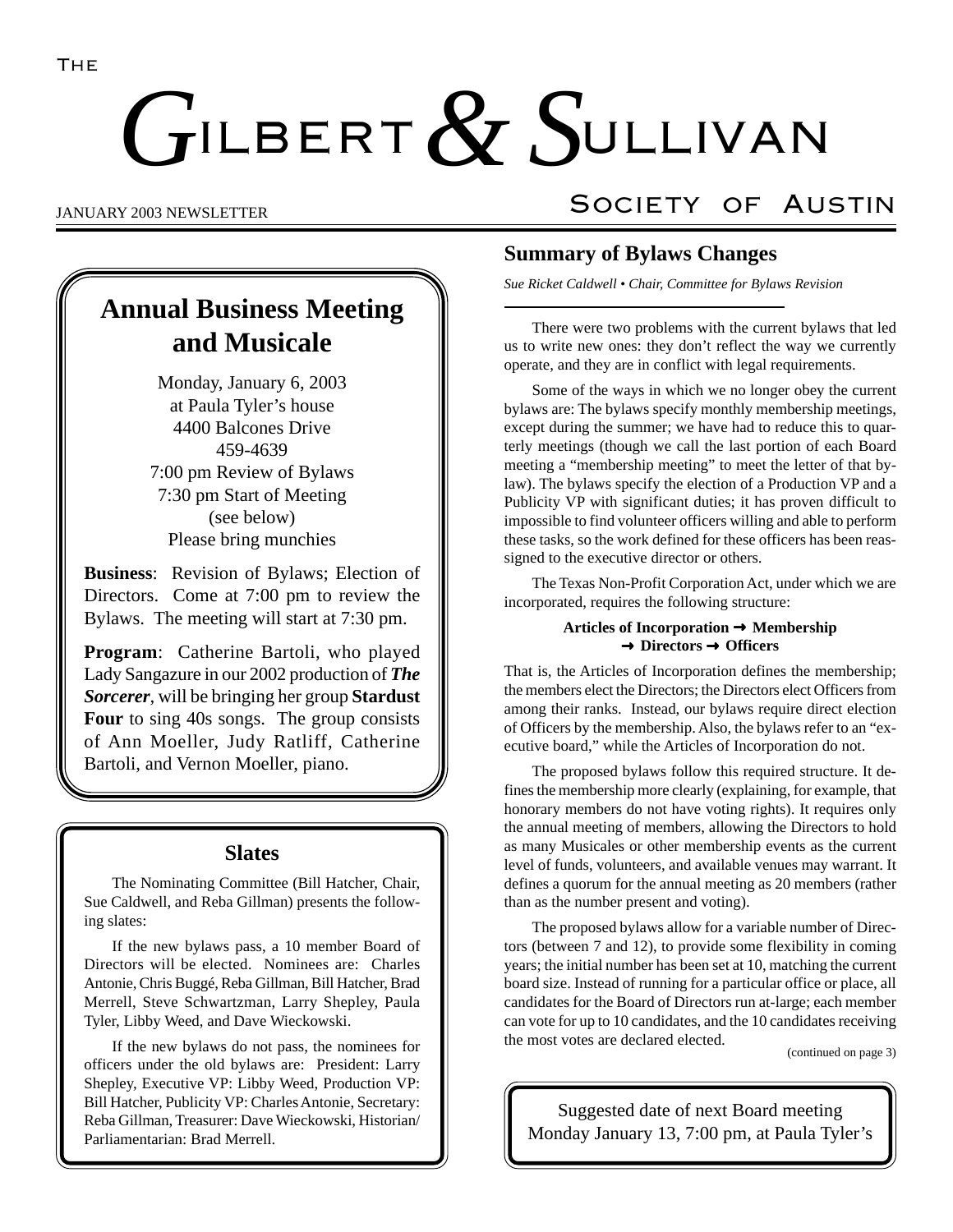## **Message from your President**

*Larry Shepley*

I would normally devote much of this message to the recent actions of the Board, but I had to miss the last Board meeting because of family business. I asked our Executive VP (and former President) Libby Weed to fill in — see her message at the right.

We have started submitting proposals for funding from various foundations. This is a big task, since each proposal is a large packet, consisting of budgets, descriptions of our projects, and of course a plea for money. Actually, in many ways these packets are a pleasure to compose, for they remind me of our many worthwhile projects. Of course we need help, so please volunteer to assist us in raising badly need funds.

I had promised myself (and everyone else, too) that I would step down as President after this year, but Bill Hatcher talked me into staying on the job, at least temporarily. That is why my name is listed in the slate of nominees under the current Bylaws and as a candidate for the Board of Directors under the Bylaws which I hope you-all will pass at this upcoming meeting. (I said that I would accept the Presidency if the new Board elects me.) There are plenty of other people who are quite capable of taking over from me, and I hope that in a short while one of them will agree to serve.

This past year was one of accomplishments and disappointments. We had to postpone our production of *Pirates* until next June, since our finances did not permit a grand production which it deserves. We did quite well, though with *Trial by Jury*, in large part because of our able Directors G'ann Boyd and Jeffrey Jones-Ragona (and I won't forget to thank G'ann's daughter Cheryl Borden!). The variety of scenes and choral pieces which accompanied *Trial* were most delightful, too.

This past year we presented our first productions of two operas, *Princess Ida* and *The Grand Duke*. Both were in concert form, and both were so successful that we plan on concert operas about one a year from now on These concert versions were scaled down most ably by Brad Merrell and Art DiBianca, and I do wish to thank Westminster Manor, where they were presented, for their gracious hospitality.

And now on to 2003, with new Bylaws and a new and grand production of Pirates. Happy New Year!

## **Message from your Secretary**

*Reba Gillman*

It is with regret that we see some temporary (we hope) departures from our Board of Directors. We thank them very much for their hard work.

**Sue Ricket Caldwell**, who is one of the original members of our Society, has two teen-aged sons at home, and finds that her involvement with their high school often conflicts with Society meetings. She says that when the younger son graduates from high school in May 2004, she'll be able to return to our Board.

**Jean Smootz** has been a valuable new member of our Board, and has also volunteered to help run our business by going in to the Society office every Saturday. She lives in Leander and has commuted faithfully to our Austin activities. She is deeply involved in her efforts to control development in her neighborhood and is doing all the work for a lawsuit brought by her neighborhood group against the developers. Until this matter is resolved she cannot devote the necessary time to Society affairs.

**Arthur DiBianca** is another departing Board member. Art continues to volunteer countless hours to work on our membership data base and many other aspects of our office work. He has served several terms on our Board as a Director-at-large, and always serves conscientiously and attentively.

Congratulations to our Shreveport, LA, member, **Stanton Taylor**, who has become a Grandfather. Carina Leland was born two days before Thanksgiving, and conveniently lives in Austin with her mother (Stanton's daughter) and father. Stanton has faithfully attended our annual productions and will certainly continue to do so.

**Lucy Shoe Meritt** wishes to greet all the Society members whose company she has so often enjoyed at our Musicales. She may be visited at the Summit in Westlake, in the Health Care Center on the third floor.

Finally, a reminder: Only paid up members may vote. You may bring your dues up to date by paying at the Annual Meeting, on Monday, January 6, 2003.

#### **G&S Mugs & Memorabilia**

Our mugs are tastefully designed with the G&S Logo. Only \$10. Call our office or write us for one of these handsome mugs (lead-free and microwave and dishwasher safe)



And don't forget our other delightful merchandise:  $\|\cdot\|$  This is an easy and cost-free (to you!) way to help us out. Tee shirts, videos, librettos; all available at very reasonable prices. Call us at 472-4772.

#### **Randalls/Tom Thumb Good Neighbor Program**

Please register your Randall's Remarkable Card —Randalls will donate 1% of your bill to us (and up to two other charitable groups, if you wish). To register, visit the customer counter and use our name and number:

#### **Gilbert and Sullivan Society 10090**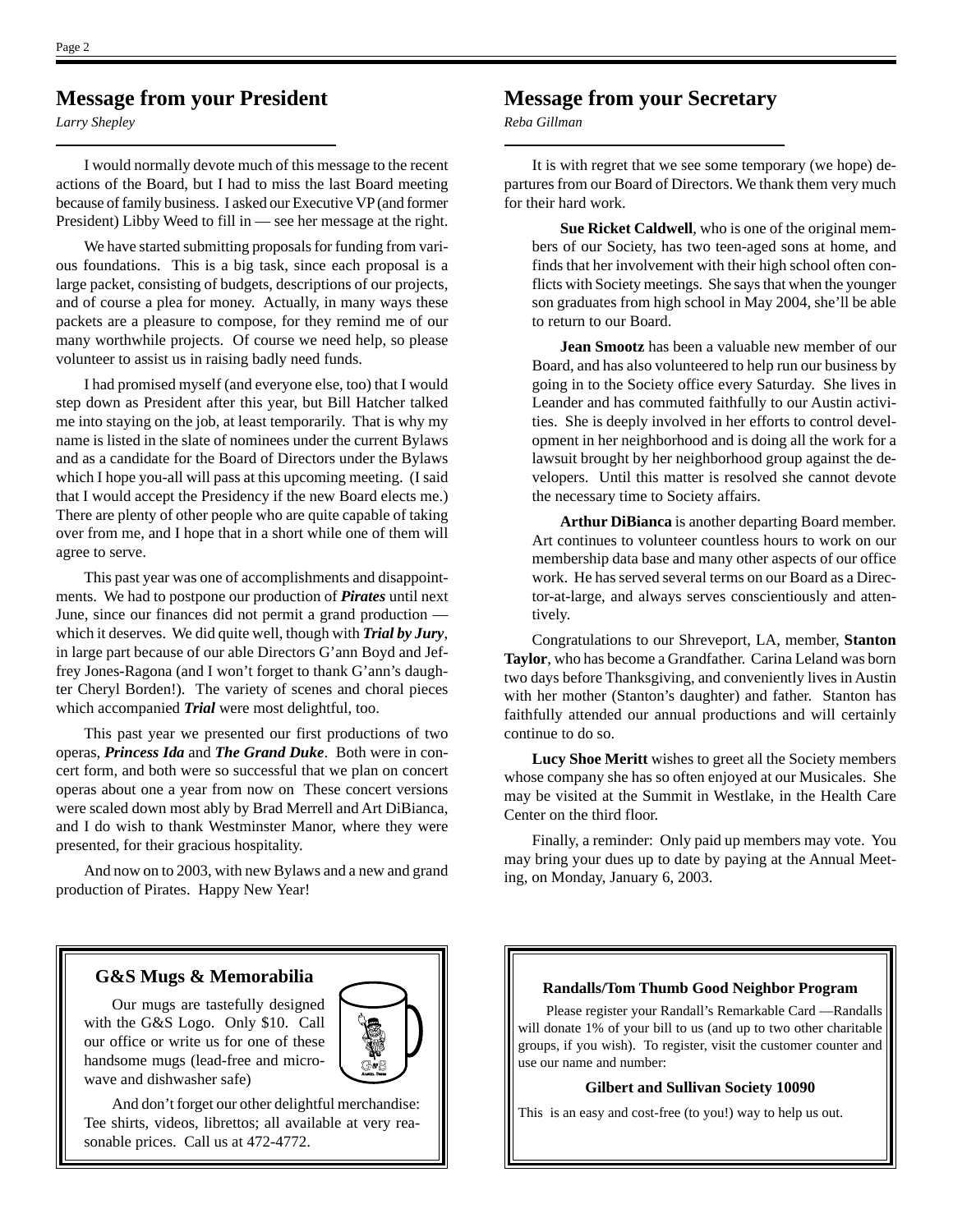## **Message from your Executive VP**

*Libby Weed*

Since President Larry Shepley had to miss our last Board meeting, he invited me to write a brief message to our members.

The Board has been very busy lately with several important committees. We designated a fund-raising committee that has been writing grant applications and letters to corporations requesting support for our grand production of *The Pirates of Penzance* in June 2003. We will be eager to see if those efforts bear fruit in the coming months. We have newly formed a publicity committee that is already generating great ideas for publicizing *Pirates* as it deserves to be publicized and will be working hard on implementing these ideas over the coming weeks.

One of our hardest-working committees has been the bylaws committee. Sue Caldwell headed the committee, and her group (Arthur DiBianca and Reba Gillman) has done yeomen's service for us in constructing a new document that is fully compliant with the laws governing  $501(c)(3)$  membership organizations and that accurately outlines what we do as a Society. Please see Sue's summary of the changes on page 1 of this newsletter.

Monday, January 6, is the date of our Annual Meeting of Members, and it is at this meeting that we will consider the proposed by-laws and vote on their passage. Please join us for this important meeting at Paula Tyler's house — we need your careful consideration of this matter and your participation in our decision. Copies of the bylaws will be available at 7:00 pm, and the meeting will officially begin at 7:30 pm.

Have no fear — we would never meet just to discuss business! We have a delightful musical program planned as well, and we will also enjoy the goodies we bring. As you can see, our January meeting will be a well-rounded and important event. our January meeting will be a well-rounded and important event.<br>See you on Monday, January 6, 2003!

(continued from page 1)

The current bylaws define 7 officers elected by the members: President, Executive VP, Production VP, Publicity VP, Secretary, Treasurer, and Historian-Parliamentarian. In addition, there are 3 at-large members appointed by the officers. The proposed bylaws define 4 officers, elected by the Board of Directors in their first meeting: President, Executive VP, Secretary, and Treasurer.

The proposed bylaws include a number of standard "housekeeping" provisions recommended by long-standing member Jim Robinson, a lawyer who has helped write bylaws for a number of non-profit corporations. This, coupled with addressing the additional level of Board of Directors separate from officers, has caused the proposed bylaws to run 8 pages, compared to 4 for the current bylaws. We encourage you to come early (7 pm) to the annual meeting on January 6 to review the old and new bylaws and ask any questions you may have.



## Membership Form

We encourage you to join our Society. If you are a member, please check your membership renewal date on the top of the mailing label. If expired or near expiration, your membership needs to be updated! To correct your address, renew your membership, or become a member, complete this form, and mail it to us at:

The Gilbert & Sullivan Society of Austin P.O. Box 684542 Austin, Texas 78768–4542 Phone: 472-4772 (472-GSSA)

Name (as you want it to appear) \_\_\_\_\_\_\_\_\_\_\_\_\_\_\_\_\_\_\_\_\_\_\_\_\_\_\_\_\_\_\_\_\_\_\_\_\_\_\_\_

Phone (Day) \_\_\_\_\_\_\_\_\_\_\_\_\_\_\_\_\_\_\_\_\_\_\_\_ (Night) \_\_\_\_\_\_\_\_\_\_\_\_\_\_\_\_\_\_\_\_\_\_\_

Address \_\_\_\_\_\_\_\_\_\_\_\_\_\_\_\_\_\_\_\_\_\_\_\_\_\_\_\_\_\_\_\_\_\_\_\_\_\_\_\_\_\_\_\_\_\_\_\_\_\_\_\_\_\_\_\_\_\_\_

City, State, ZIP \_\_\_\_\_\_\_\_\_\_\_\_\_\_\_\_\_\_\_\_\_\_\_\_\_\_\_\_\_\_\_\_\_\_\_\_\_\_\_\_\_\_\_\_\_\_\_\_\_\_\_\_\_ E-mail address

What company do you work for?

| agaicss, ichew your memocramp, or            |  |  |  |
|----------------------------------------------|--|--|--|
| Please check membership category:            |  |  |  |
| $\Box$ Individual: \$20                      |  |  |  |
| □ Family/Group: \$30                         |  |  |  |
| $\Box$ Youth (18 & under): \$10              |  |  |  |
| $\Box$ Senior (65 & over): \$10              |  |  |  |
| Membership benefits include our              |  |  |  |
| Newsletter & 10% discount on tickets.        |  |  |  |
| $\Box$ My donation of _________ is enclosed. |  |  |  |
| (For levels & privileges, see below.)        |  |  |  |
| $\Box$ I'm interested in becoming a business |  |  |  |
| sponsor. Please call me.                     |  |  |  |
| $\Box$ I'm interested in volunteering.       |  |  |  |
|                                              |  |  |  |

Please consider contributing to The Society at one of the following **Donor Levels**: **Patron** (\$50-\$99), **Grand Duke or Duchess** (\$100-\$249); **Major General** (\$250-\$499); **Pooh-Bah** (\$500-\$999); **Pirate King** (\$1000-\$2499); **Savoyard** (\$2500 & up). Donors receive various benefits, including membership, listing in programs, and other benefits. Please call our office for further information.